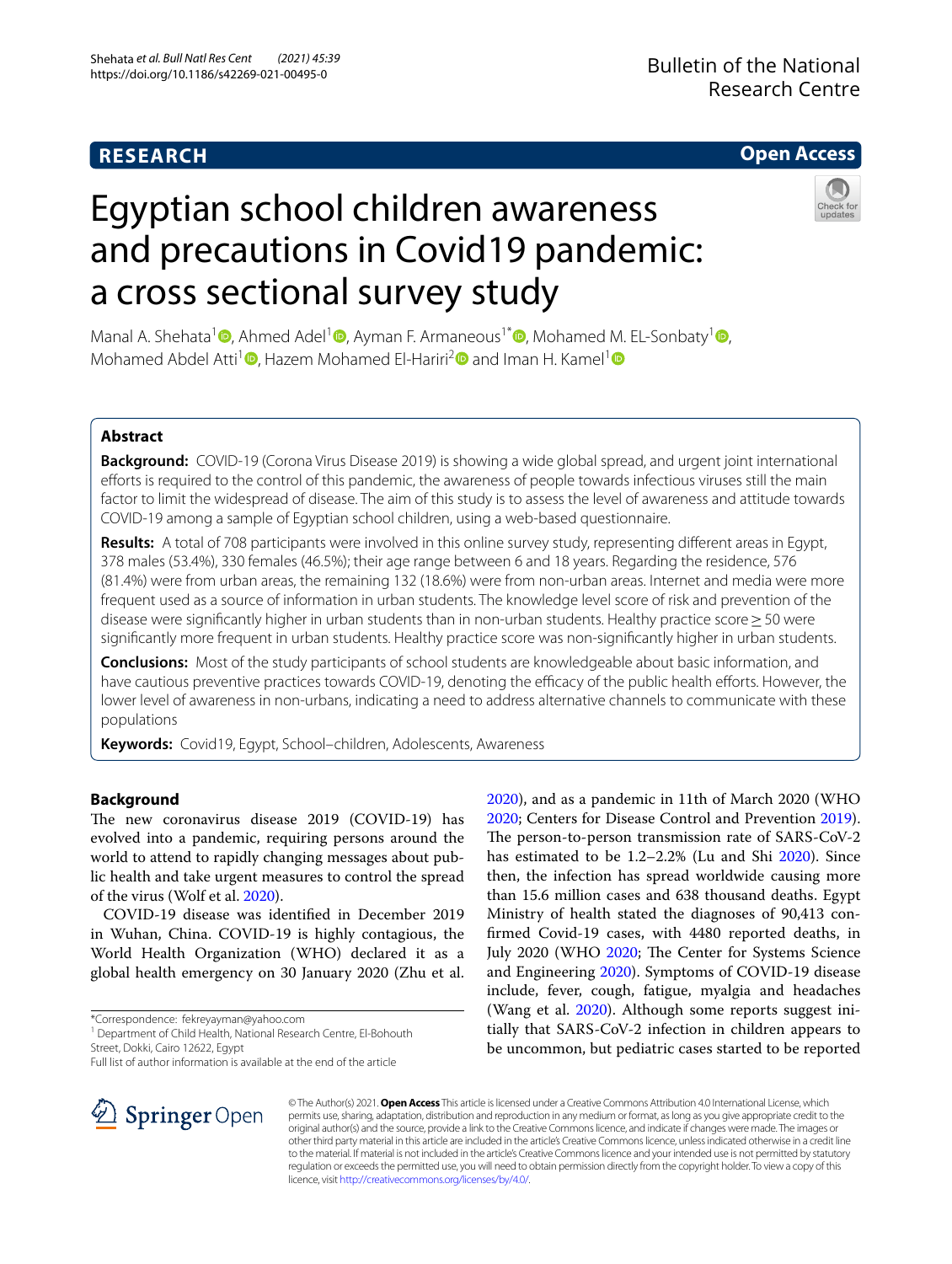frst in china and then Italy and worldwide, but with less infection rate (Zhonghua Liu Xing Bing Xue Za Zhi [2020](#page-6-7); Istituto Superiore di Sanità [2020\)](#page-6-8).

Person to person transmission is thought to occur mainly via respiratory droplets infection can also occur if a person touches an infected surface and then touches his or her eyes, nose, or mouth. Droplets typically do not travel more than six feet (about two meters) (Van Soremalen et al. [2020\)](#page-6-9). Negative attitudes and practices against new infectious diseases can exaggerate the epidemics which may fnally result in pandemics (Alah-dal et al. [2020\)](#page-6-10). Awareness, Attitude and practice have been studied in many previous epidemics such as swine infuenza (Shilpa et al. [2014](#page-6-11)), and Middle East Respiratory Syndrome (MERS) (Alkot et al. [2016](#page-6-12)). Public health measures include personal protective measures (hand hygiene, respiratory etiquette), environmental measures, physical distancing measures, and travel-related measures. Physical distancing measures apply to individuals (e.g. isolation of cases and quarantine of contacts) or to communities, specifc segments of the population, or to the population as whole. These measures are used to combat the global pandemic of COVID-19 (Pan et al. [2020](#page-6-13); WHO [2020](#page-6-14)).

Better awareness of the disease along with positive attitudes and practices towards it have shown to help contain the spread of the causative viruses. So, the aim of this study is to assess the level of awareness and attitude towards COVID-19 among a sample of Egyptian school children.

## **Aim of the study**

The aim of this study is to assess the level of awareness and attitude towards COVID-19 among a sample of Egyptian school children.

# **Methods**

A cross sectional survey study, using a web-based questionnaire, it was carried for 15 days, from the 1st till the 15th of July 2020. The study recruited Egyptian school children, their age between 6 and 18 years, who agreed to participate in the study. The survey was conducted in Arabic languages and took about 15 min to be completed by the student himself or with the aid of his parents.

The questionnaire was designed in accordance with previously published literature and the survey was pretested for validation designed by our team to collect data including, demographic information, and data measuring students' awareness and attitude towards COVID 19 (Abdelhafiz et al. [2020\)](#page-6-15).

All test data was collected through online model by google form. Communication between the researchers and the participants was conducted if needed. The

questionnaire consisted of 3 main domains; the frst domain focuses on sociodemographic information such as age, education level, residence and gender of the participants. While the second domain was about the students' level of knowledge about the disease (30 items) which is subdivided into 3 subdomains (risk factors, clinical presentation and prevention precautions) each of them is 10 items. The third domain is about students' practice and it is consisted of 10 items. The possible responses were "agree", "disagree" and "don't know".

Approval for the study was obtained from The Medical Research Ethical Committee of the National Research Center (NRC) (Registration no. 20-095). All the participants provided online written informed consent to participate in the study.

# **Statistical methods**

The collected data was coded, tabulated, and statistically analyzed using IBM SPSS statistics (Statistical Package for Social Sciences) software version 22.0, IBM Corp., Chicago, USA, 2013 and Microsoft Office Excel 2007.

The answers of responders in each section were evaluated for being correct or false, hence we calculated the scores of each domain by counting the number of correctly answered question, then such number is divided by overall number of questions then multiplying by 100 to get the percentage of correctly answered questions (scores).

Descriptive statistics was done for quantitative data as mean $\pm$ SD (standard deviation) for quantitative data, while it was done for qualitative data as number and percentage. Inferential analyses were done for quantitative variables using independent t-test. In qualitative data, inferential analyses were done using Chi square test and Fisher's Exact test for variables with small expected numbers. The level of significance was taken at *P* value <0.050 is signifcant, otherwise is non-signifcant.

## **Results**

This study was conducted on 708 students represent diferent areas in Egypt 378 male (53.4%), 330 females (46.5%); their age ranged between 6 and 18 years. 342 (48.3%) of them in primary school and 147 (20.8%) in preparatory school, 219 (30.9) in secondary school. Their school types have diferent categories Governmental (250 Student, 35.3%), Experimental (294 Student, 41.5%), private (60 Student, 8.5%), international (104 Student, 14.7%). Among the studied 708 cases, 576 (81.4%) were from urban areas, the remaining 132 (18.6%) were from non-urban areas. As shown in Table [1](#page-2-0) All participants claimed that they had heard about COVID-19 except 2 students 0.3%. Regarding sources of information about COVID-19, Internet, media and medical staf were more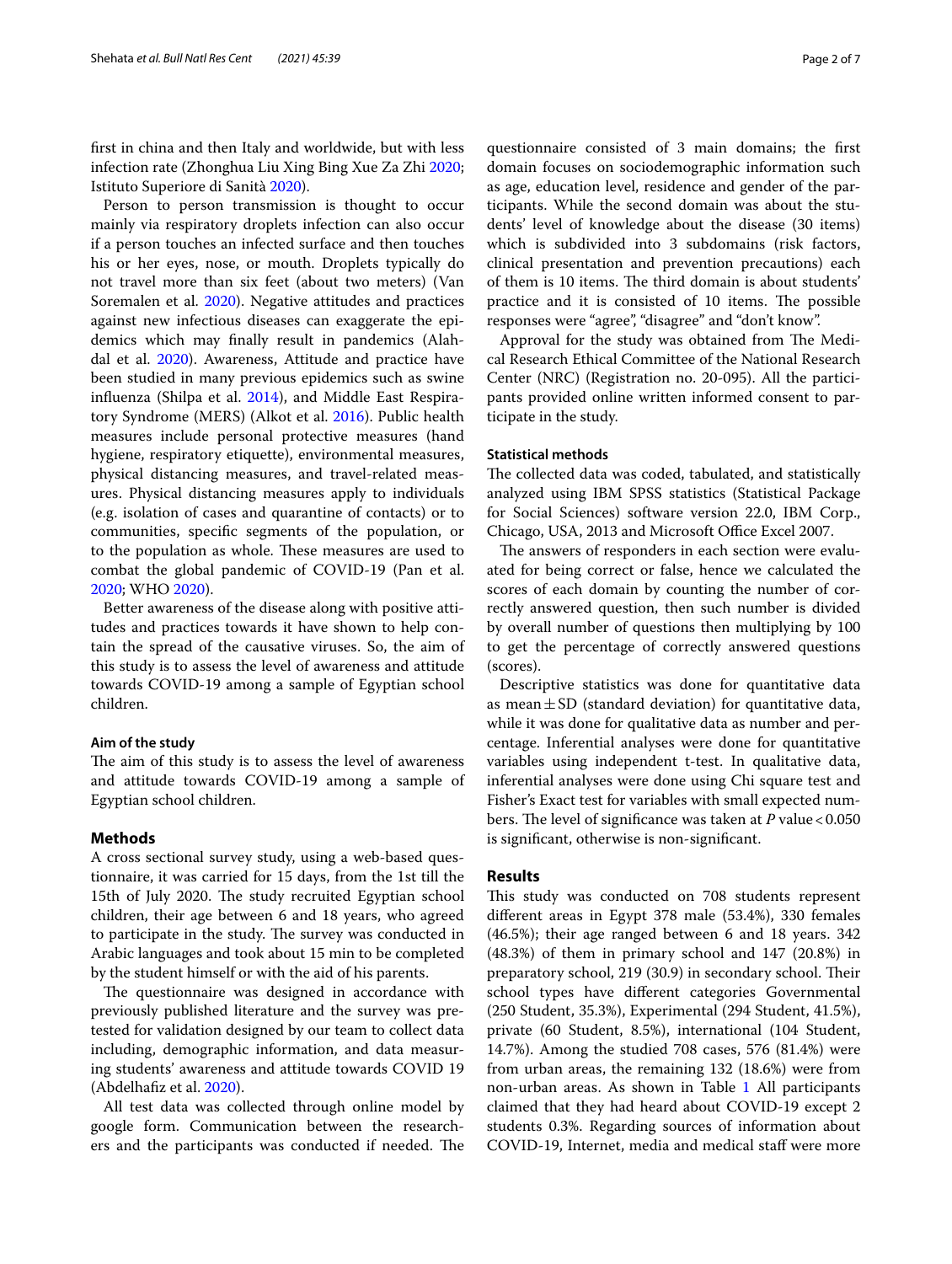| <b>Variables</b>                     | All cases   | Residence            | P value                  |                      |  |
|--------------------------------------|-------------|----------------------|--------------------------|----------------------|--|
|                                      | $(N = 708)$ | Urban<br>$(N = 576)$ | Non-urban<br>$(N = 132)$ |                      |  |
| Age (years)                          |             |                      |                          |                      |  |
| $6 - 9$                              | 212 (29.9%) | 179 (31.1%)          | 33 (25.0%)               | $0.554$ <sup>#</sup> |  |
| $9 - 12$                             | 161 (22.7%) | 130 (22.6%)          | 31 (23.5%)               |                      |  |
| $12 - 15$                            | 132 (18.6%) | 104 (18.1%)          | 28 (21.2%)               |                      |  |
| $15 - 18$                            | 203 (28.7%) | 163 (28.3%)          | 40 (30.3%)               |                      |  |
| Sex                                  |             |                      |                          |                      |  |
| Male                                 | 378 (53.4%) | 315 (54.7%)          | 63 (47.7%)               | $0.148$ <sup>#</sup> |  |
| Female                               | 330 (46.6%) | 261 (45.3%)          | 69 (52.3%)               |                      |  |
| Education                            |             |                      |                          |                      |  |
| Primary                              | 342 (48.3%) | 280 (48.6%)          | 62 (47.0%)               | $0.916$ <sup>#</sup> |  |
| Preparatory                          | 147 (20.8%) | 118 (20.5%)          | 29 (22.0%)               |                      |  |
| Secondary                            | 219 (30.9%) | 178 (30.9%)          | 41 (31.1%)               |                      |  |
| COVID-19 infected student            | 19 (2.7%)   | 16 (2.8%)            | 3(2.3%)                  | 1.000 <sup>5</sup>   |  |
| COVID-19 infected relative           | 120 (16.9%) | 92 (16.0%)           | 28 (21.2%)               | $0.148$ <sup>#</sup> |  |
| Source of information about COVID-19 |             |                      |                          |                      |  |
| Internet                             | 465 (65.7%) | 394 (68.4%)          | 71 (53.8%)               | $0.001**$            |  |
| Media                                | 401 (56.6%) | 334 (58.0%)          | 67 (50.8%)               | $0.131$ <sup>#</sup> |  |
| Family                               | 390 (55.1%) | 308 (53.5%)          | 82 (62.1%)               | $0.072$ <sup>#</sup> |  |
| Friends                              | 134 (18.9%) | 105 (18.2%)          | 29 (22.0%)               | $0.322*$             |  |
| Medical staff                        | 125 (17.7%) | 107 (18.6%)          | 18 (13.6%)               | $0.179$ <sup>#</sup> |  |

<span id="page-2-0"></span>

|  | Table 1   Descriptive statistics among the studied cases and according to residence |  |  |  |
|--|-------------------------------------------------------------------------------------|--|--|--|
|--|-------------------------------------------------------------------------------------|--|--|--|

Bold value indicate signifcance of the data

Data presented as frequency (percent)

# Chi square test

§ Fishers Exact test

 $*$ Significant (<0.050)

frequent in urban students but the diferences were signifcant only in internet sources, while family and friends were non-signifcantly more frequent in non-urban students.

Description of knowledge level of studied cases and frequencies of correct answers are shown in Table [2](#page-3-0). Correct responses regarding risk knowledge (no. 1, 2, 6, 7, 8, 10), and Risk score  $\geq$  50 were significantly more frequent in urban students. Risk score was signifcantly higher in urban students than in non-urban students.

Clinical presentation knowledge score (the percentage of correctly answered questions in this domain) was non-signifcantly diferent between urban and non-urban students. However, correct responses for items (9,10) were signifcantly more frequent in urban students, while item no. 6 was signifcantly more frequent in non-urban students.

Prevention knowledge score (the percentage of correctly answered questions in this domain) was signifcantly higher in urban students, correct responses for items 1,2,3,4, 5,7, and prevention score  $\geq$  50 were significantly more frequent in urban students.

Healthy practice among the studied cases and according to residence is demonstrated in Table[3.](#page-4-0) Correct responses for items no. 1, 6, 7, 9, 10 and healthy practice score≥50 were signifcantly more frequent in urban students. Healthy practice score was non-signifcantly higher in urban students in urban students.

# **Discussion**

COVID-19, is showing dramatic growth all over the world Since the middle of March in 2020. The principal causes of this wide spread of the disease include unawareness of the novel coronavirus, deficient capacity in detection, and delayed policy-making and implementing of appropriate prevention and control means through the early stages of the epidemic (Marzia et al. [2020\)](#page-6-16). The disease now is in the state of pandemic, with no specifc medication and a prolonged vaccines development cycle (Paul and Katherine [2020](#page-6-17)), efficient intervention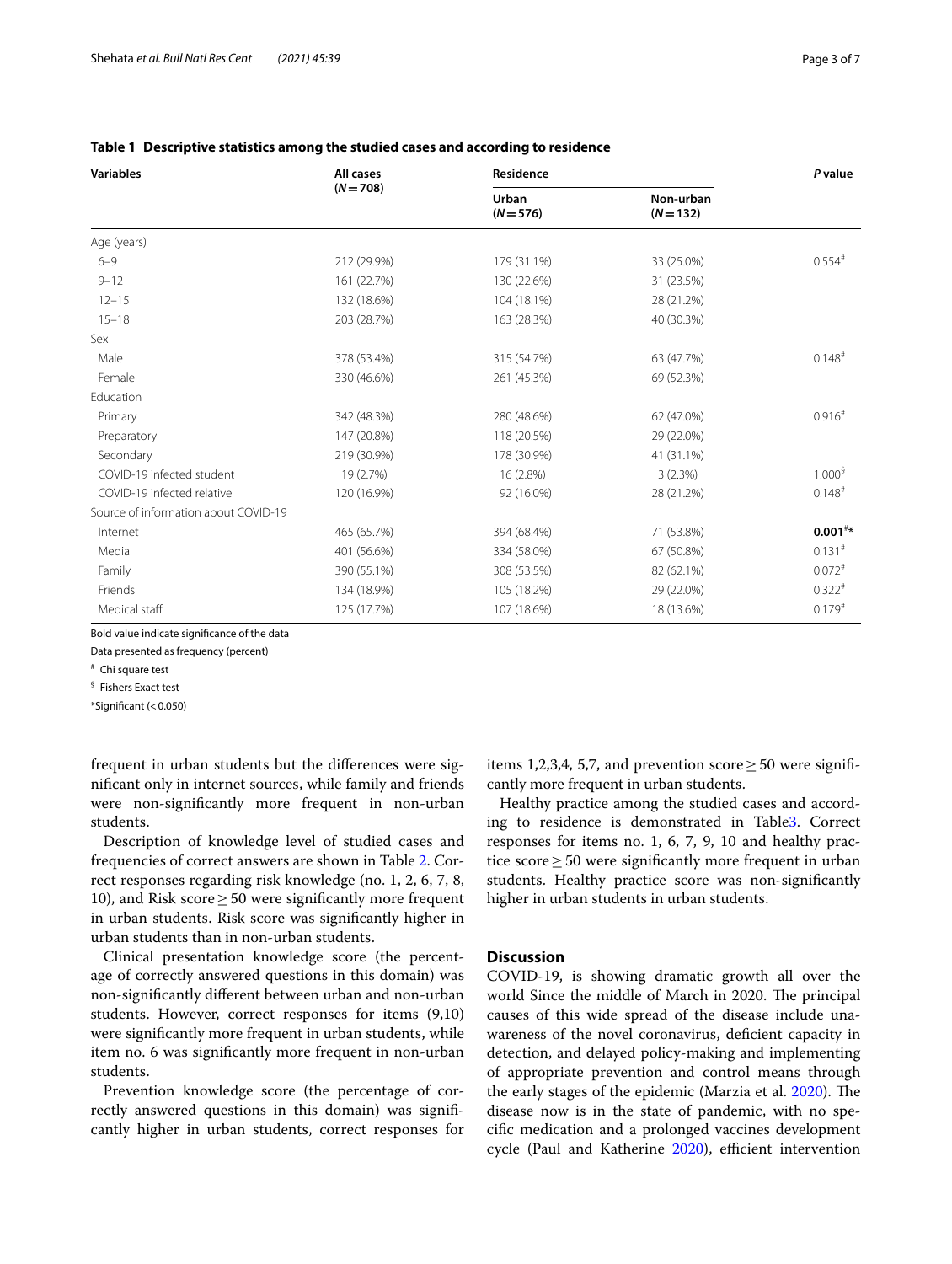# <span id="page-3-0"></span>**Table 2 Knowledge (risk, clinical presentation and prevention) among the studied cases and according to residence**

| <b>Variables</b>                                                         | Correct responses Residence<br>rates<br>All cases<br>$(N = 708)$ |                      |                        | P value               |
|--------------------------------------------------------------------------|------------------------------------------------------------------|----------------------|------------------------|-----------------------|
|                                                                          |                                                                  | Urban<br>$(N = 576)$ | Non-urban<br>$(N=132)$ |                       |
| Risk knowledge                                                           |                                                                  |                      |                        |                       |
| 1. Know the cause of COVID-19                                            | 650 (91.8%)                                                      | 536 (93.1%)          | 114 (86.4%)            | $0.011**$             |
| 2. Transmission of disease by cough or sneezing                          | 685 (96.8%)                                                      | 564 (97.9%)          | 121 (91.7%)            | $0.001**$             |
| 3. Transmission via droplets during speaking                             | 594 (83.9%)                                                      | 487 (84.5%)          | 107 (81.1%)            | $0.325$ #             |
| 4. Transmission through contaminated surfaces                            | 666 (94.1%)                                                      | 546 (94.8%)          | 120 (90.9%)            | $0.089$ <sup>#</sup>  |
| 5. Virus survival for days in metallic surfaces                          | 516 (72.9%)                                                      | 423 (73.4%)          | 93 (70.5%)             | $0.487$ <sup>#</sup>  |
| 6. No trans-placental or perinatal transmission                          | 143 (20.2%)                                                      | 126 (21.9%)          | 17 (12.9%)             | $0.020**$             |
| 7. No transmission via Breast milk                                       | 182 (25.7%)                                                      | 157 (27.3%)          | 25 (18.9%)             | $0.049**$             |
| 8. No transmission via cooked food                                       | 407 (57.5%)                                                      | 350 (60.8%)          | 57 (43.2%)             | $0.001**$             |
| 9. Money and bags are source of infection                                | 611 (86.3%)                                                      | 497 (86.3%)          | 114 (86.4%)            | $0.981$ <sup>#</sup>  |
| 10. Covid19 is not transmitted from pets                                 | 269 (38.0%)                                                      | 239 (41.5%)          | 30 (22.7%)             | $0.001**$             |
| Risk score, Mean ± SD                                                    | $66.7 \pm 17.0$                                                  | $68.1 \pm 16.4$      | $60.5 \pm 18.0$        | $\wedge$ < 0.001*     |
| Risk score grade                                                         |                                                                  |                      |                        |                       |
| < 50                                                                     | 65 (9.2%)                                                        | 45 (7.8%)            | 20 (15.2%)             | $0.008**$             |
| $\geq 50$                                                                | 643 (90.8%)                                                      | 531 (92.2%)          | 112 (84.8%)            |                       |
| Clinical presentation knowledge                                          |                                                                  |                      |                        |                       |
| 1. Possibility of asymptomatic Covid 19 patient                          | 618 (87.3%)                                                      | 506 (87.8%)          | 112 (84.8%)            | $0.351$ <sup>#</sup>  |
| 2. Fever                                                                 | 654 (92.4%)                                                      | 535 (92.9%)          | 119 (90.2%)            | $0.286$ <sup>#</sup>  |
| 3. Coughing                                                              | 668 (94.4%)                                                      | 544 (94.4%)          | 124 (93.9%)            | $0.821$ <sup>#</sup>  |
| 4. Sore throat                                                           | 653 (92.2%)                                                      | 534 (92.7%)          | 119 (90.2%)            | $0.322*$              |
| 5. Body aches                                                            | 609 (86.0%)                                                      | 498 (86.5%)          | 111 (84.1%)            | $0.479*$              |
| 6. Diarrhea, vomiting, abdominal pain                                    | 502 (70.9%)                                                      | 398 (69.1%)          | 104 (78.8%)            | $0.027**$             |
| 7. Loss of taste or smell                                                | 561 (79.2%)                                                      | 457 (79.3%)          | 104 (78.8%)            | $0.888$ <sup>#</sup>  |
| 8. Pneumonia                                                             | 606 (85.6%)                                                      | 496 (86.1%)          | 110 (83.3%)            | $0.412$ <sup>#</sup>  |
| 9. Some patients may get difficulty in breathing and need ICU admission  | 634 (89.5%)                                                      | 523 (90.8%)          | 111 (84.1%)            | $0.023*$              |
| 10. Presence of clinical symptoms of Covid-19 needs medical consultation | 667 (94.2%)                                                      | 552 (95.8%)          | 115 (87.1%)            | $0.001**$             |
| Clinical presentation score, Mean $\pm$ SD                               | $87.2 \pm 18.5$                                                  | $87.6 \pm 17.9$      | $85.5 \pm 20.8$        | $^{\wedge}0.257$      |
| Clinical presentation score grade                                        |                                                                  |                      |                        |                       |
| < 50                                                                     | 33 (4.7%)                                                        | 26 (4.5%)            | 7 (5.3%)               | $0.698*$              |
| $\geq 50$                                                                | 675 (95.3%)                                                      | 550 (95.5%)          | 125 (94.7%)            |                       |
| Prevention knowledge                                                     |                                                                  |                      |                        |                       |
| 1. Repeated hand washing for 20 s                                        | 691 (97.6%)                                                      | 566 (98.3%)          | 125 (94.7%)            | $0.025**$             |
| 2. Avoid touching the face with unclean hand                             | 680 (96.0%)                                                      | 559 (97.0%)          | 121 (91.7%)            | $0.004**$             |
| 3. Hand sterilization with alcohol                                       | 682 (96.3%)                                                      | 563 (97.7%)          | 119 (90.2%)            | $<$ 0.001* $^{\circ}$ |
| 4 Mask wearing outside home                                              | 676 (95.5%)                                                      | 556 (96.5%)          | 120 (90.9%)            | $0.005**$             |
| 5. Keep social distance > 2 m                                            | 667 (94.2%)                                                      | 550 (95.5%)          | 117 (88.6%)            | $0.002**$             |
| 6. Good home ventilation                                                 | 631 (89.1%)                                                      | 519 (90.1%)          | 112 (84.8%)            | $0.080*$              |
| 7. Keep surfaces sterile with sanitizers                                 | 676 (95.5%)                                                      | 556 (96.5%)          | 120 (90.9%)            | $0.005**$             |
| 8. Healthy food rich in vitamin C                                        | 604 (85.3%)                                                      | 501 (87.0%)          | 103 (78.0%)            | $0.009**$             |
| 9. Exposure to the sun                                                   | 616 (87.0%)                                                      | 501 (87.0%)          | 115 (87.1%)            | $0.965$ <sup>#</sup>  |
| 10. Regular physical exercise                                            | 554 (78.2%)                                                      | 455 (79.0%)          | 99 (75.0%)             | $0.316$ <sup>#</sup>  |
| Prevention score, Mean ± SD                                              | $91.5 \pm 15.8$                                                  | $92.5 \pm 13.8$      | $87.2 \pm 22.4$        | $^{\wedge}0.010*$     |
| Prevention score grade                                                   |                                                                  |                      |                        |                       |
| < 50                                                                     | 15 (2.1%)                                                        | 8 (1.4%)             | 7(5.3%)                | $0.011**$             |
| $\geq 50$                                                                | 693 (97.9%)                                                      | 568 (98.6%)          | 125 (94.7%)            |                       |

Bold values indicate signifcance of the data

Data presented as frequency (percent) unless mentioned otherwise

# Chi square test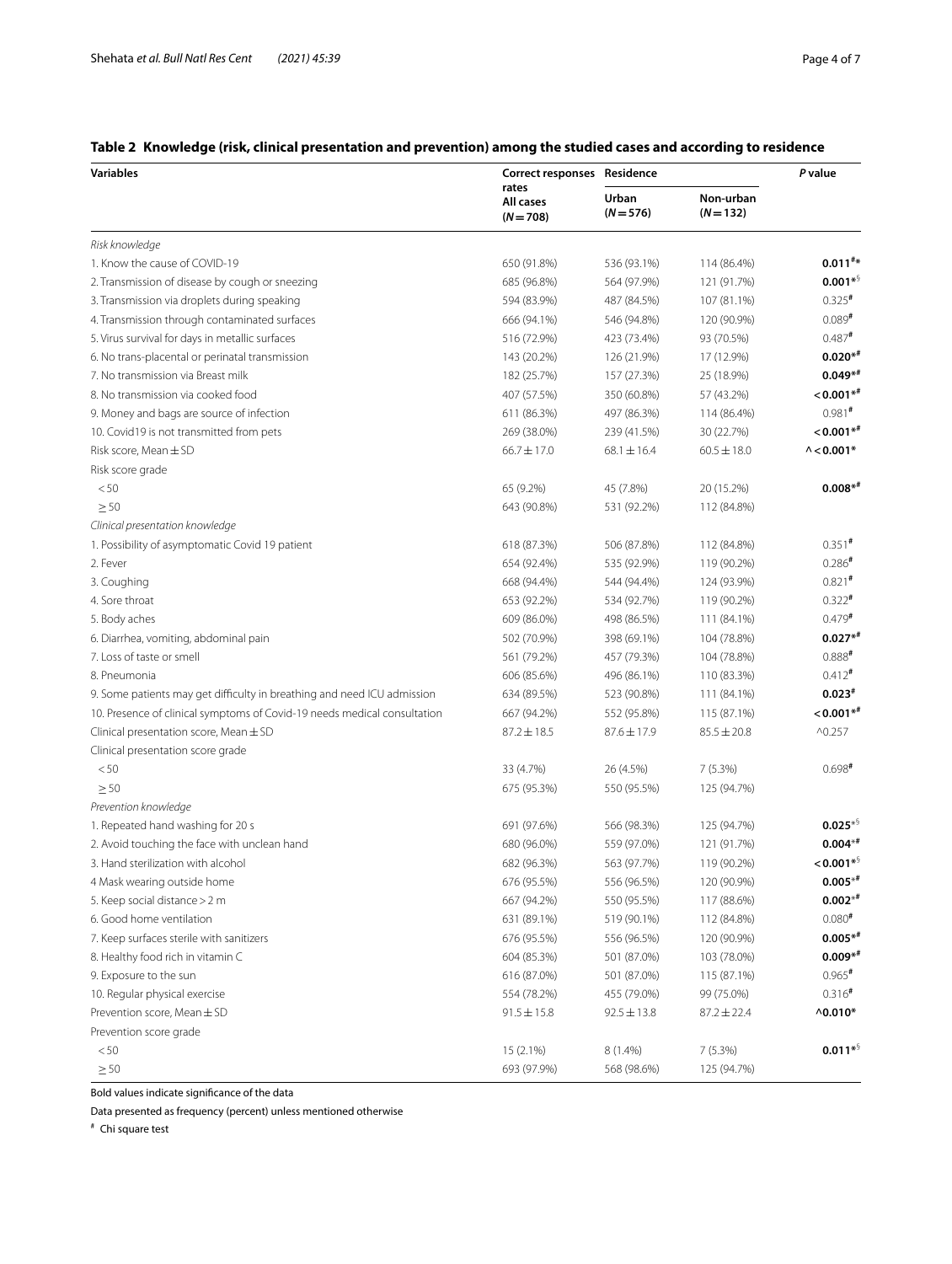# **Table 2 (continued)**

§ Fishers Exact test  $*$ Significant (<0.050)

#### <span id="page-4-0"></span>**Table 3 Healthy practice among the studied cases and according to residence**

| <b>Variables</b>                                                    | Correct<br>responses rates<br>All cases<br>$(N = 708)$ | Residence            |                          | P value                  |
|---------------------------------------------------------------------|--------------------------------------------------------|----------------------|--------------------------|--------------------------|
|                                                                     |                                                        | Urban<br>$(N = 576)$ | Non-urban<br>$(N = 132)$ |                          |
| 1. Hand washing directly when coming from outside most of the times | 665 (93.9%)                                            | 550 (95.5%)          | 115 (87.1%)              | $< 0.001$ * <sup>#</sup> |
| 2. Hand washing before and after eating most of the times           | 611 (86.3%)                                            | 496 (86.1%)          | 115 (87.1%)              | $0.761$ <sup>#</sup>     |
| 3. Covering nose and mouth while coughing or sneezing               | 617 (87.1%)                                            | 505 (87.7%)          | 112 (84.8%)              | $0.382$ #                |
| 4. Wearing mask outside home                                        | 480 (67.8%)                                            | 399 (69.3%)          | 81 (61.4%)               | $0.079$ <sup>#</sup>     |
| 5. Keeping social distance for most of the time                     | 555 (78.4%)                                            | 456 (79.2%)          | 99 (75.0%)               | $0.294$ #                |
| 6. Greeting others without handshaking or kisses                    | 647 (91.4%)                                            | 534 (92.7%)          | 113 (85.6%)              | $0.009**$                |
| 7. Avoid using tools of others                                      | 606 (85.6%)                                            | 503 (87.3%)          | 103 (78.0%)              | $0.006**$                |
| 8. Eating plenty of vegetables and fruits daily                     | 513 (72.5%)                                            | 419 (72.7%)          | 94 (71.2%)               | $0.722$ <sup>#</sup>     |
| 9. Regular exposure to the sun                                      | 321 (45.3%)                                            | 249 (43.2%)          | 72 (54.5%)               | $0.018**$                |
| 10. Follow the instruction of staying at home                       | 609 (86.0%)                                            | 506 (87.8%)          | 103 (78.0%)              | $0.003**$                |
| Practice score, Mean $\pm$ SD                                       | $79.4 \pm 20.9$                                        | $80.2 \pm 19.5$      | $76.3 \pm 26.1$          | $^{\wedge}0.111$         |
| Practice score grade                                                |                                                        |                      |                          |                          |
| < 50                                                                | 53 (7.5%)                                              | 36 (6.3%)            | 17 (12.9%)               | $0.009**$                |
| $\geq 50$                                                           | 655 (92.5%)                                            | 540 (93.8%)          | 115 (87.1%)              |                          |

Bold values indicate signifcance of the data

Data presented as frequency (percent) unless mentioned otherwise

# Chi square test

§ Fishers Exact test

 $*$ Significant (<0.050)

procedures will play an important role, and all the world should cooperate to control the spread of the virus. Accordingly, it is necessary to explore the knowledge and practices of the society towards COVID-19 to initiate benefcial strategies (Zhao et al. [2020](#page-6-18)).

In this study, we investigated the awareness and precautions practices of school students from Egypt, towards the COVID-19 pandemic. Considering that, exploration of socioeconomic characteristics of the participant is required, to be utilized in guiding the mapping of awareness campaigns and to fnd out whether people's knowledge difered according to certain characteristics of the target populations, this study is shedding light on the diference of students' awareness according to their residence whether urban or non-urban.

The majority of this study group were from urban residence (81.4%), that could be attributed to the weak internet services in non-urban areas, as this study is webbased. Moreover, internet sources of information about COVID-19, were used more frequent in urban students with a signifcant diference in comparison to non-urban. Whereas, the main source of information for non-urban students was their families. This finding is strongly supported by similar report regarding Egyptian adults in which the principal source of covid-19 information was found to be the internet and social media (Abdelhafz et al. [2020](#page-6-15)).

The majority of the participants in this survey have overall good general knowledge regarding the risk of disease transmission, the common clinical presentations and the preventive measures. However, there were signifcant diferences between urban and nonurban groups regarding several items in each category. Besides the signifcant higher prevention and risk knowledge scores in urban group. Nevertheless, less knowledge was found regarding some items such as the virus survival on metallic surfaces and presence of abdominal symptoms (vomiting and diarrhea) as a part of the clinical manifestations. We also observed some false beliefs concerning the disease transmission from pets and via cooked food.

In close agreement with this fndings, a similar crosssectional survey study conducted on Egyptian adults reported a good knowledge about covid-19 and a positive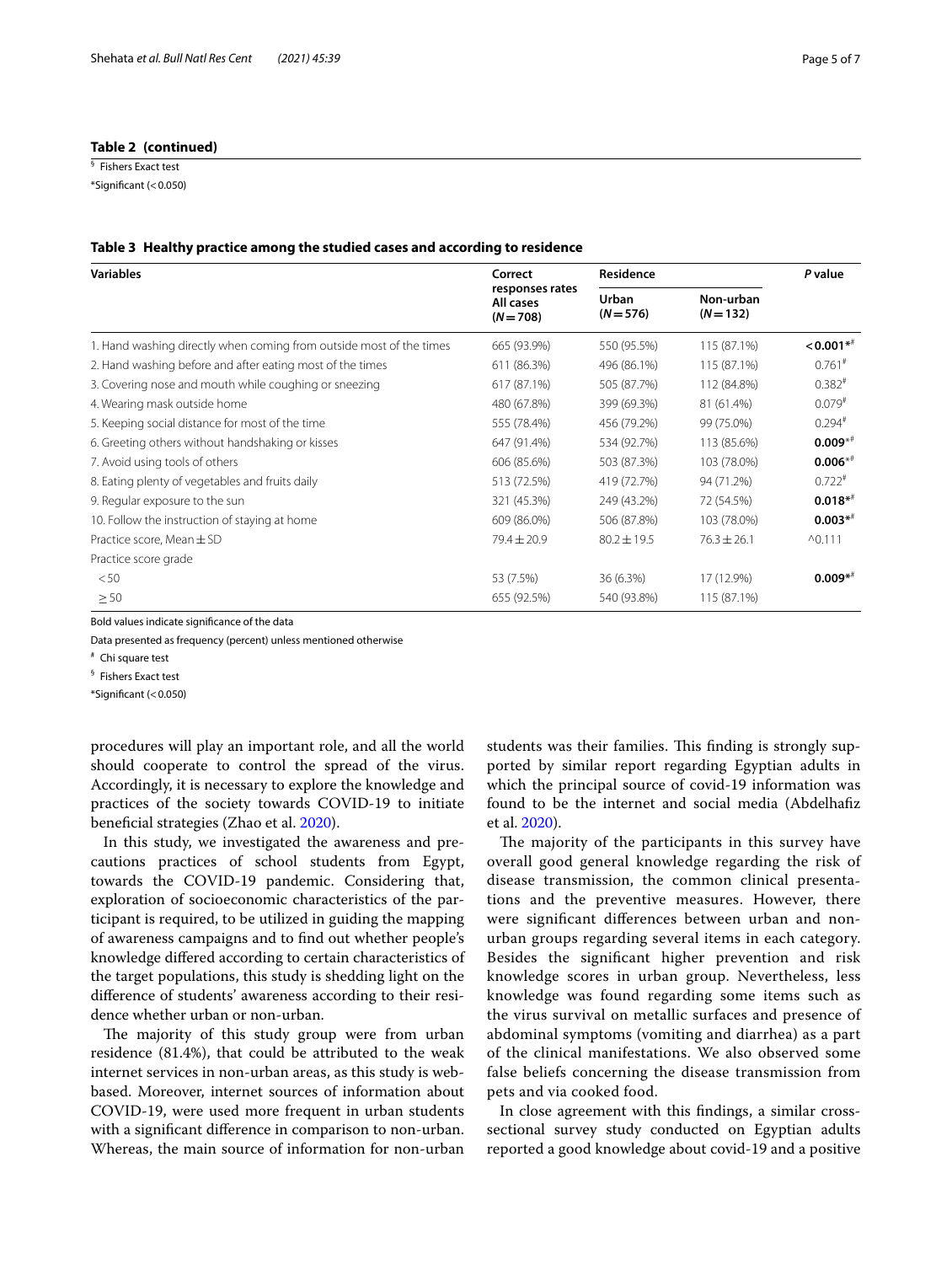attitude regarding prevention practices. In addition, they found a lower levels of awareness associated with the rural residence and low socio-economic standard (Abdel-hafiz et al. [2020\)](#page-6-19). Similarly, Hager et al. (2020) assessed the awareness of Egyptians and Nigerians adults towards COVID-19, they reported a satisfactory level of awareness, as well in more than 60% of the participants.

On another aspect, hand hygiene and wearing of face masks were evidenced to be efficient in preventing the spread of the virus throughout the epidemic of severe acute respiratory syndrome (Jefferson et al. [2009\)](#page-6-20). A Chinese study was conducted on primary school children to assess the status of hand hygiene and wearing of face mask amongst them. 42.05% of the primary school children performed a satisfactory practice of hand-washing, whereas 51.60% had a proper practice of mask wearing (Chen et al. [2020\)](#page-6-21).

The prevention practices of the students in our study were very cautious, the mean practice score was 79.4 $\pm$ 20.9, with (92.5%) of respondents have  $\geq$  50 degrees, (93.9%) practiced hand washing directly when coming from outside, and (86%) followed the instructions of staying at home, while 67.8% reported their adherence to wearing face-mask when going outside home.

These precautions practices could be attributed to the participants' good awareness of the disease regarding the infectivity of the virus. As several studies have proved the importance of awareness of people to control infection throughout epidemics and pandemics (Alahdal et al. [2020;](#page-6-10) Almutairi et al. [2015\)](#page-6-22). Improving the awareness towards pandemics, require governmental eforts to increase awareness among society, using diverse communications routes. In spite of the marked government eforts and the great media role in the health education about COVID-19 in our country still, societies with lower socioeconomic levels may need alternate channels for communication (Hoda [2016](#page-6-23)).

## **Study limitations**

This study is web based so the poor internet services especially in rural areas of Egypt is considered a main limitation, in addition, young students may need the help of their parents, so people from poor and less educational background, face difficulty in participation, and their awareness level may differ from our findings. Therefore, the results of this study cannot be generalized to the whole Egyptian populations, however, the study provides an initial overview of the awareness level of school children about Covid-19, and indicates the importance of policies that target at risk populations, it also emphasizes the need for larger scale studies with more suitable routes of communications in urban areas.

# **Conclusions**

Most of the study participants of school students are knowledgeable of basic information, and have cautious preventive practices towards COVID-19, denoting the efficacy of the public health efforts. However, the study fndings revealed lower level of awareness in non-urban areas, indicating a need to intensify the awareness program and address alternative channels to communicate with these populations. School Children especially in rural areas need suitable means to deliver information, it can be represented in the form of children friendly booklets, boosters, role modeling plays, demonstrative cartoon movies, and other routes preferred to children, so that they are improving awareness of data regarding COVID-19 to overcome gap of Knowledge.

#### **Abbreviations**

COVID-19: Corona Virus Disease 2019; WHO: World Health Organization; MERS: Middle East Respiratory Syndrome; SPSS: Statistical Package for Social **Sciences** 

## **Acknowledgements**

Not applicable.

#### **Authors' contributions**

A, IH and M Conceived and designed the research. MA and AF wrote the manuscript. MM and HM Analysed the data. All authors read and approved the fnal manuscript.

### **Funding**

No funding to report.

#### **Availability of data and materials**

Data available by request from child health department NRC Egypt. Authors may be contacted at dr.ahmedadell@yahoo.com.

# **Ethics approval and consent to participate**

This study was approved by The Medical Research Ethical Committee of the National Research Center (NRC) (Registration no. 20-095). Written informed consents were obtained from parents or caregivers. All the participants provided online informed consent to participate in the study. The consent question was the 1st question (after informing the participant about the nature and aim of the study and its importance) asking the participant if he is willing to participate in the study or not, if the participant answered yes the questionnaire will start, if answered no the questionnaire will be closed and the response is canceled.

#### **Consent for publication**

Not applicable.

#### **Competing interests**

The authors declare that they have no competing interests" in this section.

#### **Author details**

<sup>1</sup> Department of Child Health, National Research Centre, El-Bohouth Street, Dokki, Cairo 12622, Egypt.<sup>2</sup> Department of Community Medicine, National Research Centre (NRC), Cairo, Egypt.

Received: 13 August 2020 Accepted: 22 January 2021Published online: 08 February 2021